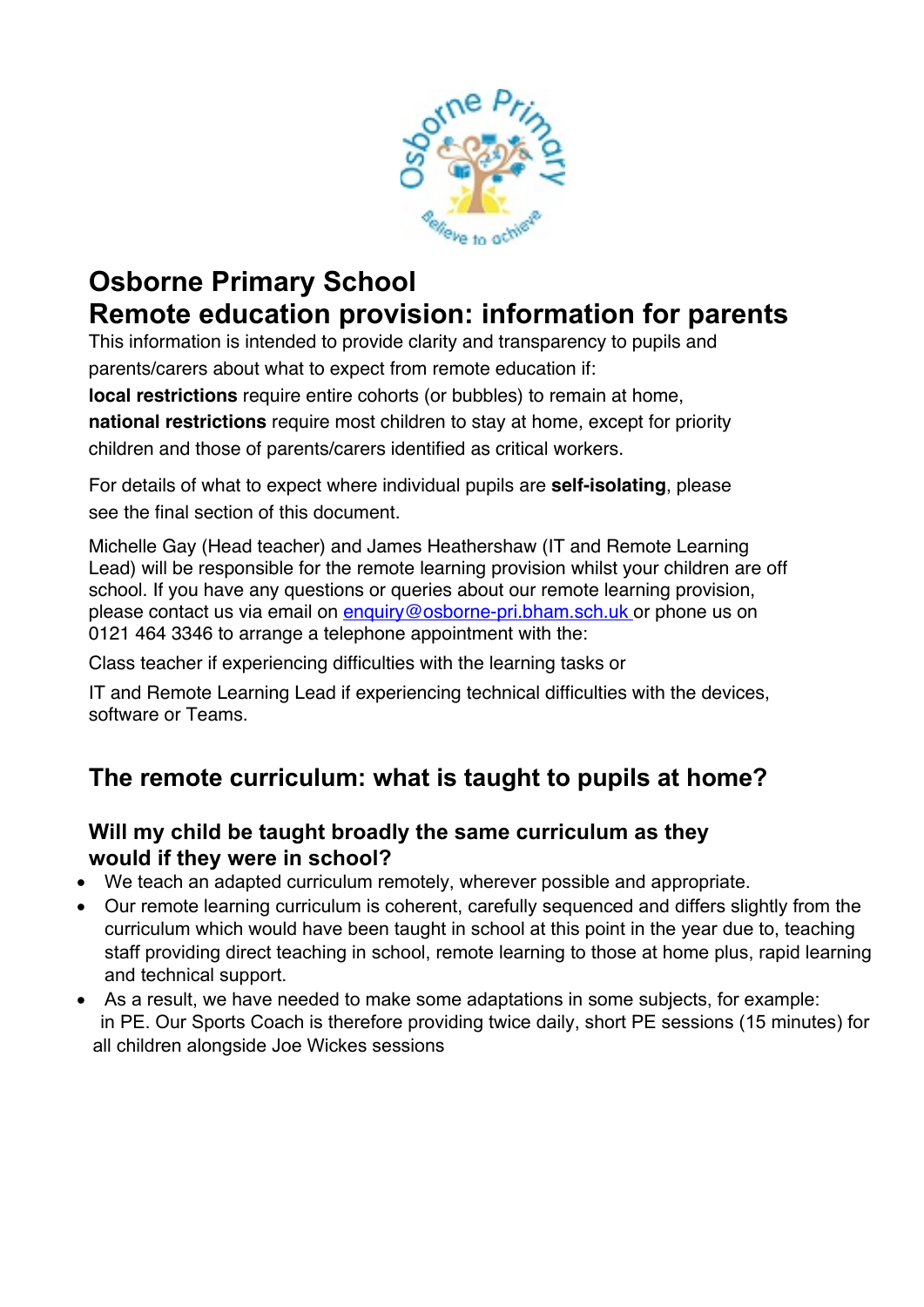### **How will my child be taught remotely?**

At Osborne, we use a combination of the following approaches to teach pupils remotely:

#### **Phase 1- Reception and Year 1**

- Will receive high-quality teaching, delivered daily by the teachers in their phase (unless the class teacher is providing direct teaching or rapid learning support to the children at home) using Microsoft Teams and pre-recorded videos on Loom, with a minimum of four lessons and activities per day in Reading, Writing, Maths, Phonics and Topic.)
- Have access to daily phonics teaching that is specifically designed to meet the developmental needs of all children. Teachers provide high quality, enriching resources that supports children with their early reading, ensuring that they have the appropriate scaffolds to maximise their learning whilst at home and replicating school's usual practices, where possible e.g. Are You Ready? Additional reading interventions (live or prerecorded) are carefully planned where children require further support.
- As well as these lessons, children will also receive a live Microsoft Teams well-being call at least weekly to interact with their peers and teachers plus, a weekly/fortnightly learning call, depending upon need i.e. 75% or below of learning tasks completed; daily marking highlights an individual misconception which needs to be addressed.
- Teachers may also ask children to access specific learning videos found on the Oak National Academy website or other appropriate educational websites.
- Teachers will also be expecting children to use the following online software to sustain and improve basic skills:
	- Reading Eggs
	- Numbots and TTRockstars

#### **Phase 2 - Years 2 and Year 3**

- Will receive high-quality teaching, delivered daily by the teachers in their phase (unless the class teacher is providing direct teaching or rapid learning support to the children at home) using Microsoft Teams and pre-recorded videos on Loom, with a minimum of four lessons and activities per day in Reading, Writing, Maths and Topic.)
- Whole class reading sessions will follow the same structure children would expect to see in the classroom: they will be exposed to a high quality, age-appropriate text that will be used as the stimulus for learning across a unit of work. Within that unit, children will explore the background knowledge required to understand the text, literacy knowledge (looking at print and features of a text), key vocabulary to increase the words they know, 'in the moment' thinking out loud opportunities to develop their ability to ask questions when reading and further exploration of various reading skills.
- Each of these reading skills: predicting, clarifying/questioning, visualisation, background knowledge, summarising, language effects and inference have been taught in school using our reading characters. Your child will be familiar with these characters and the skills that they relate to.
- When answering reading questions, it would be helpful if parents encourage children to use the **APE** process:
	- **A** Answer
	- **P** Prove (show me where it tells you that in the text)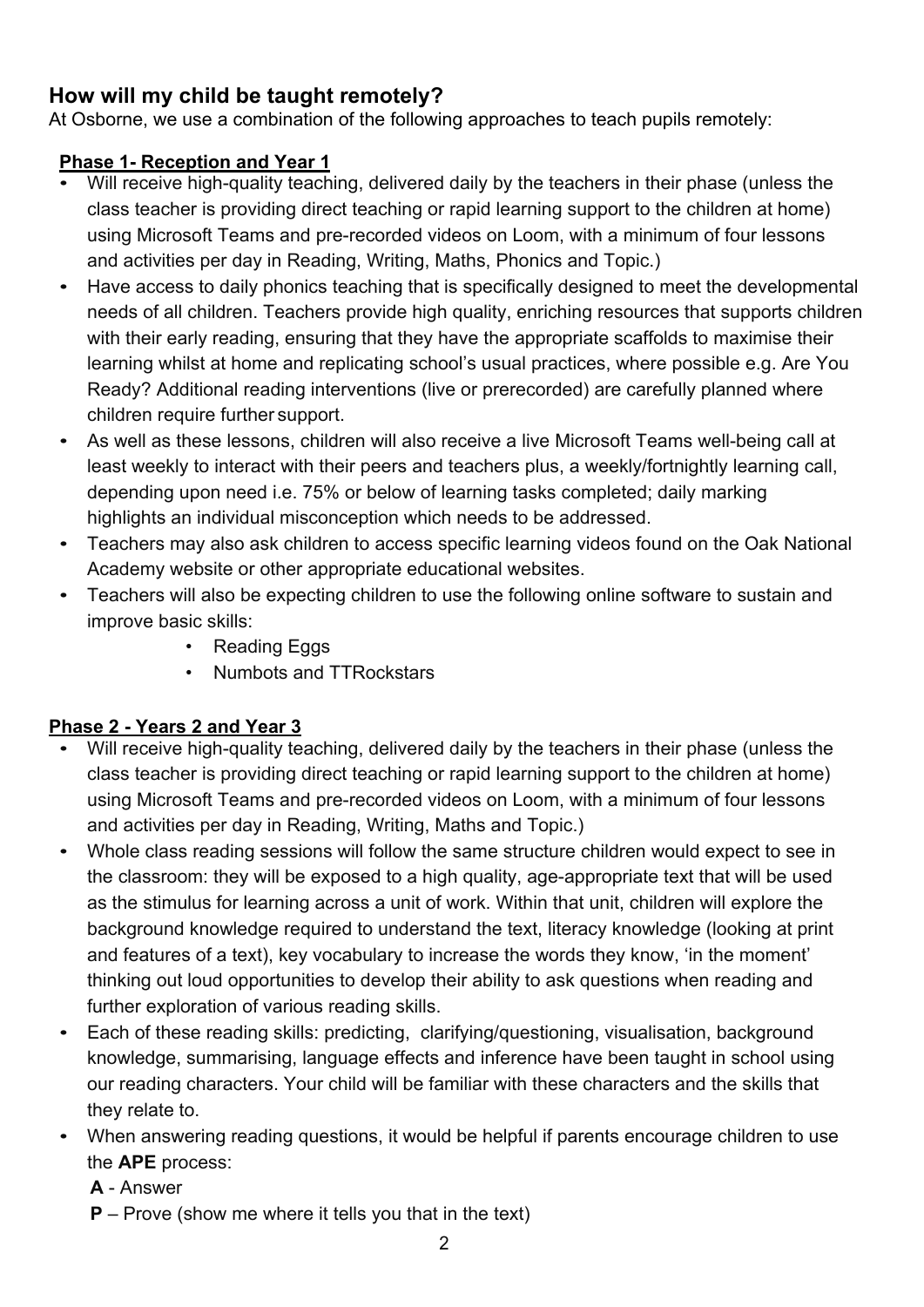**E** – Explain.

- Work tasks will be assigned to children using Microsoft Forms and Microsoft OneNote using the assignment tools in Microsoft Teams.
- As well as these lessons, children will also receive a daily live Microsoft Teams well-being call to interact with their peers and teachers plus, a weekly/fortnightly learning call, depending upon need i.e. 75% or below of learning tasks completed; daily marking highlights an individual misconception which needs to be addressed.
- Teachers may also ask children to access specific learning videos found on the Oak National Academy website or other appropriate educational websites.
- Teachers will also be expecting children to use the following online software to sustain and improve basic skills:
	- Reading Eggs or Reading Eggspress
	- Numbots and TTRockstars

### **Phase 3 - Years 4, 5 and Year 6**

- Will receive high-quality teaching, delivered daily by the teachers in their phase (unless the class teacher is providing direct teaching or rapid learning support to the children at home) using Microsoft Teams and pre-recorded videos on Loom, with a minimum of four lessons and activities per day in Reading, Writing, Maths and Topic.)
- Whole class reading sessions will follow the same structure children would expect to see in the classroom: they will be exposed to a high quality, age-appropriate text that will be used as the stimulus for learning across a unit of work. Within that unit, children will explore the background knowledge required to understand the text, literacy knowledge (looking at print and features of a text), key vocabulary to increase the words they know, 'in the moment' thinking out loud opportunities to develop their ability to ask questions when reading and further exploration of various reading skills.
- Each of these reading skills: predicting, clarifying/questioning, visualisation, background knowledge, summarising, language effects and inference have been taught in school using our reading characters. Your child will be familiar with these characters and the skills that they relate to.
- When answering reading questions, it would be helpful if parents encourage children to use the **APE** process:

**A** – Answer

**P** – Prove (show me where it tells you that in the text)

 **E** – Explain.

- Work will be assigned to children using Microsoft Forms and Microsoft OneNote using the assignment tools in Microsoft Teams
- As well as these lessons, children will also receive a daily live Microsoft Teams well-being call to interact with their peers and teachers plus, a weekly/fortnightly learning call, depending upon need i.e. 75% or below of learning tasks completed; daily marking highlights an individual misconception which needs to be addressed.
- Teachers may also ask children to access specific learning videos found on the Oak National Academy website or other appropriate educational websites.
- Teachers will also be expecting children to use the following online software to sustain and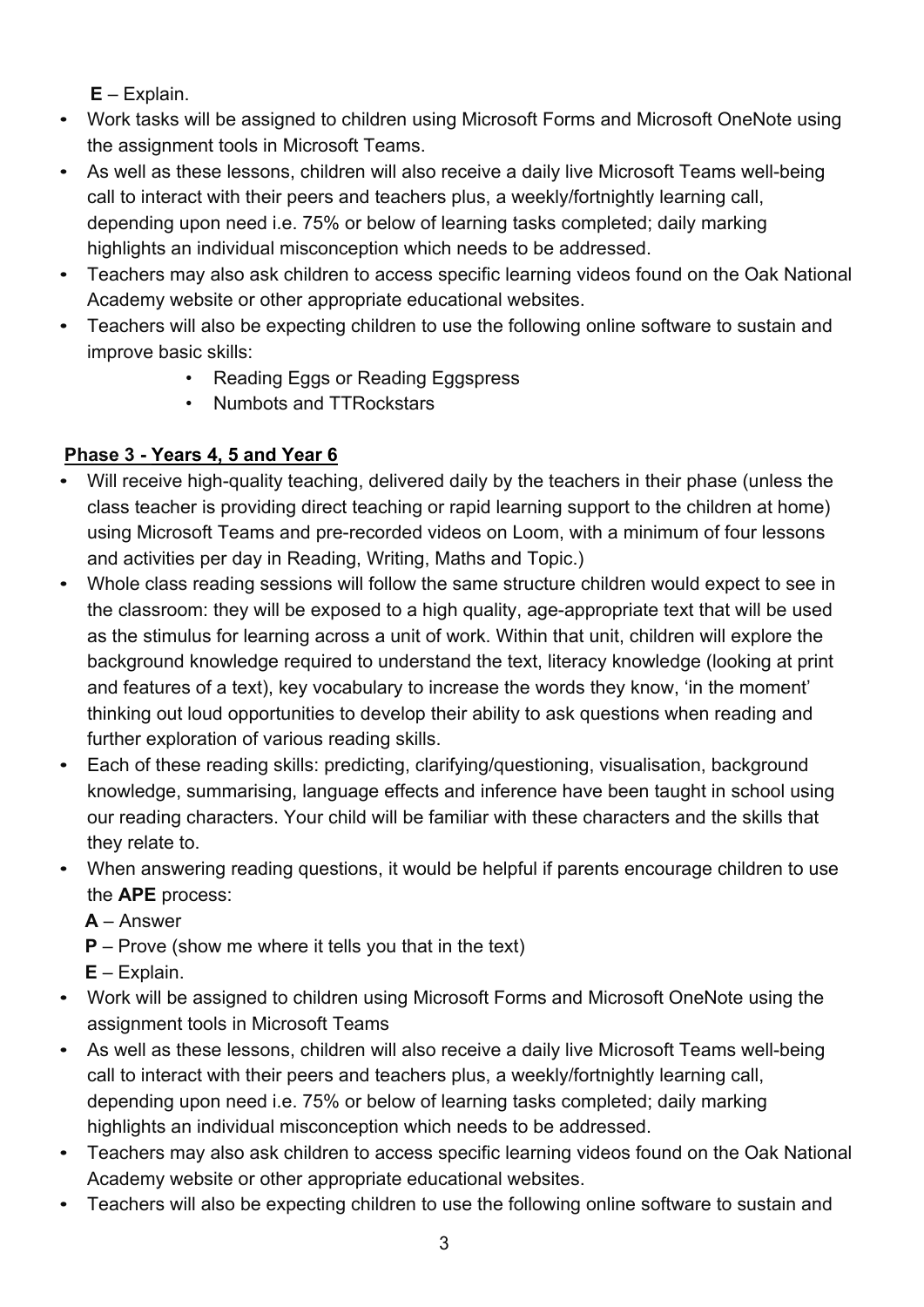improve basic skills:

- Reading Eggs or Reading Eggspress
- Numbots and TTRockstars
- Reading Plus (Year 6)
- RMEasiMaths (Year 6)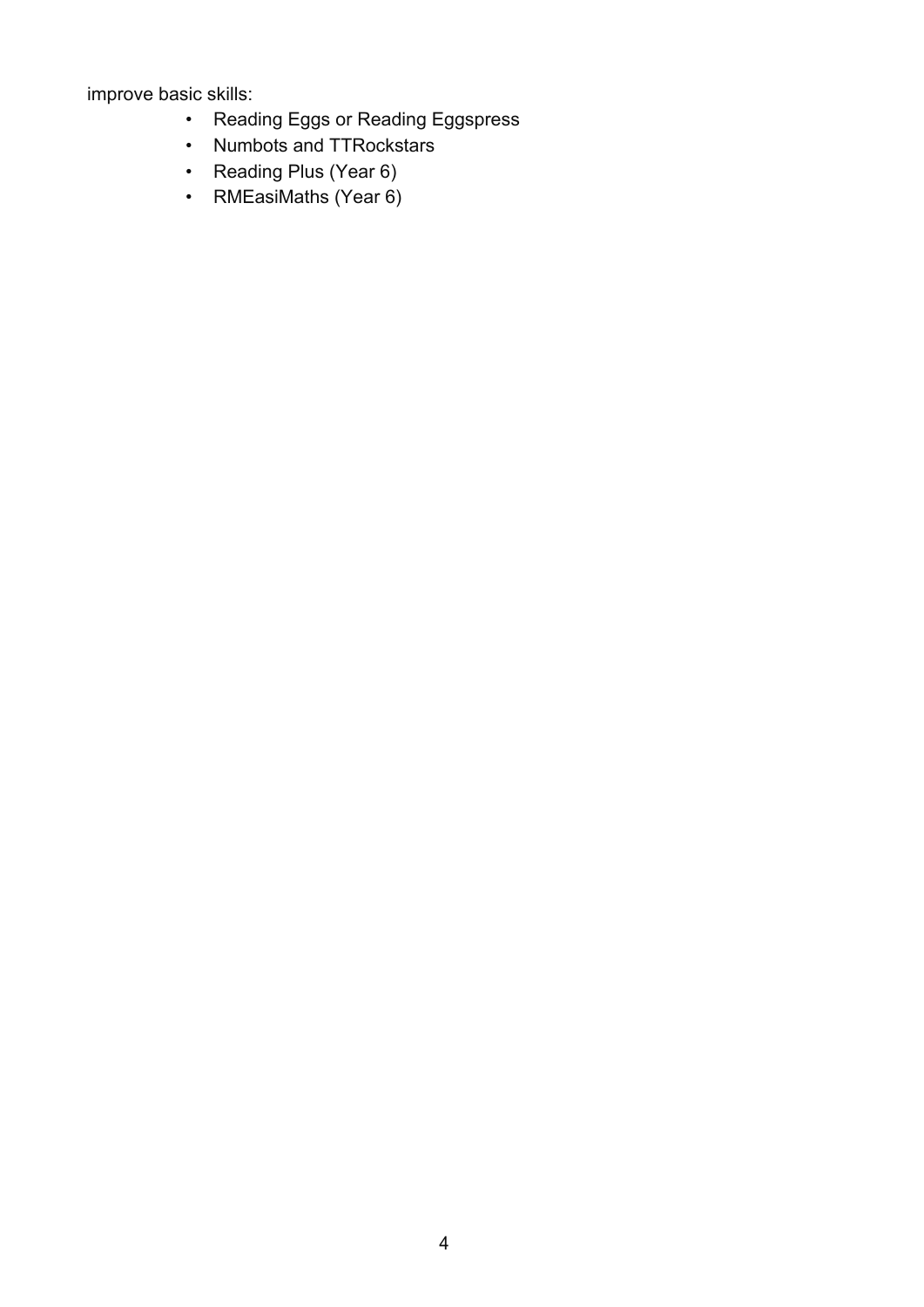#### **Remote teaching and study time each day How long can I expect work set by the school to take my child each day?**

- The Department for Education recommends that schools set work that is of equivalent length to the core teaching pupils would receive in school. This includes both remote teaching and independent work.
- In Reception, Year 1 and Year 2, this is equivalent to 3 hours a day, on average, across the school cohort. This means that children in year 2 may expect work set by the school to take more time than children in reception.
- In Year 3, 4, 5 and 6, this is equivalent to 4 hours a day.
- In addition to engaging with remote teaching and independent tasks each day, it's important to encourage your child to engage in social interaction and age appropriate activities as well as regular exercise.

#### **Accessing remote education How will my child access any online remote education you are providing?**

- All children will receive Microsoft Teams notifications and staff messages that link them to any live lessons. This will be available at least 24 hours before the sessions and in the weekly overview. For example, the link for a live session taking place on Tuesday will be sent out, on Teams, at least the day before.
- Pre-recorded lessons and associated learning resources will also be available Microsoft Teams. This will be available the by 8:30am the morning of the session.
- Where children are directed to lessons on The Oak National Academy or in Loom Videos, these links will be shared via Microsoft Teams.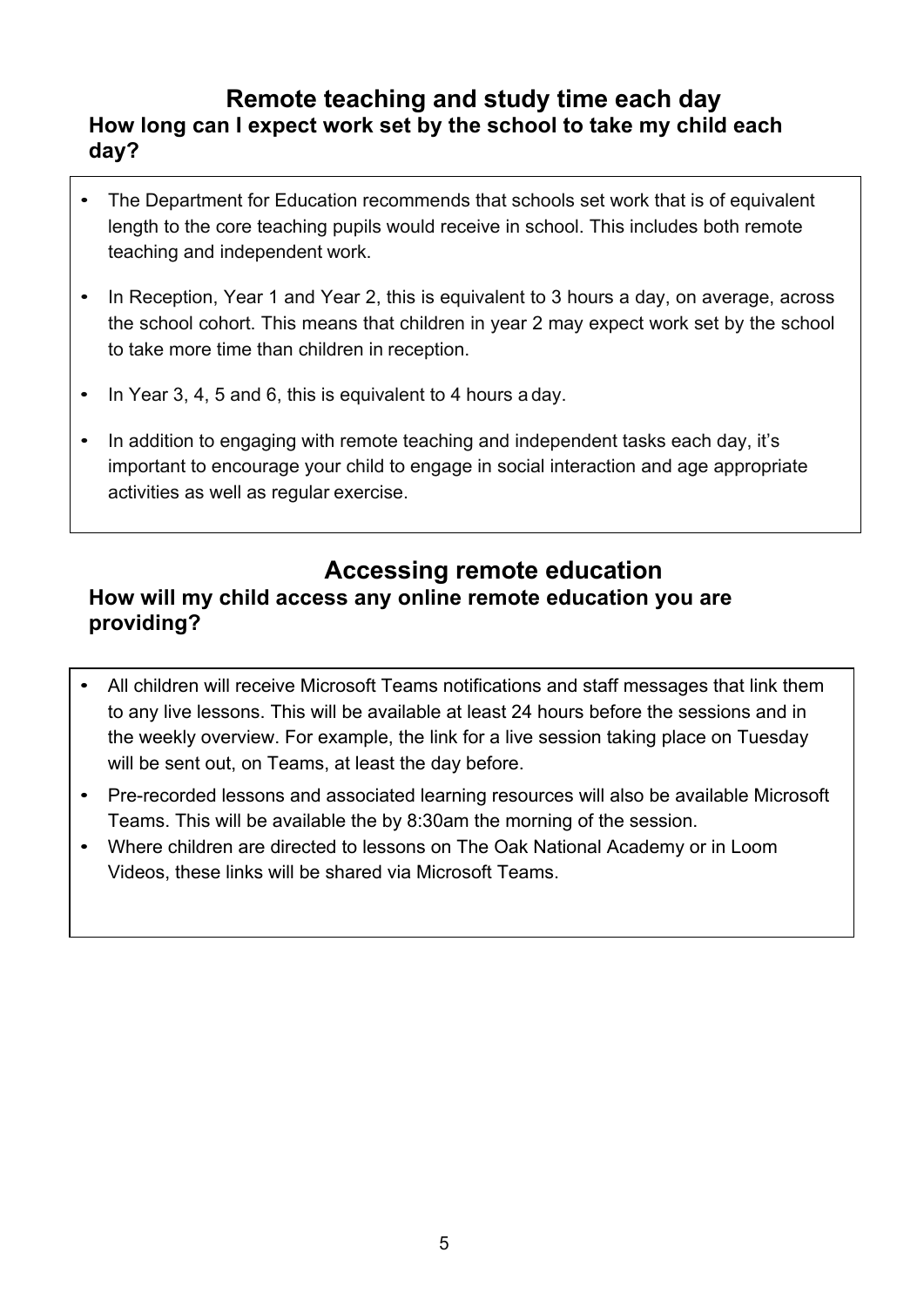#### **If my child does not have digital or online access at home, how will you support them to access remote education?**

We recognise that some pupils may not have suitable online access at home. We take the following approaches to support those pupils to access remote education:

- A number of individual devices are available for families to loan and these are allocated to pupils on a priority needs basis.
- Both the pastoral team and our class teachers are in regular communication with parents, identifying their level of need and supporting their children to access the learning remotely where possible.
- We are able to issue a data sim card to support for the duration of the closure/isolation. Please contact the school office (teams@osbornepri.bham.sch.uk) or telephone (0121 464 3346) if this would support your child to access our remote learning provision.
- Pupils without access to a device at home, who are unable to loan a device from school and not able to access the learning materials provided are invited to attend school – in line with government guidelines.
- All work can be accessed on a number of devices and it is not necessary for work to be printed. For those that cannot view the online work packs, paper packs are prepared for individual collection in agreement with the Head Teacher, SENDCO or IT and Remote Learning Lead.
- Work packs should be returned to the specific Phase tray in the main foyer and the next weekly work pack collected at the same time. However, it is preferable that your child attends school rather than completing work packs.
- For those pupils who cannot share their work electronically, copies of completed work can be emailed to the class teacher using the class emails. E.g. 2h@osborne-pri.bham.sch.uk.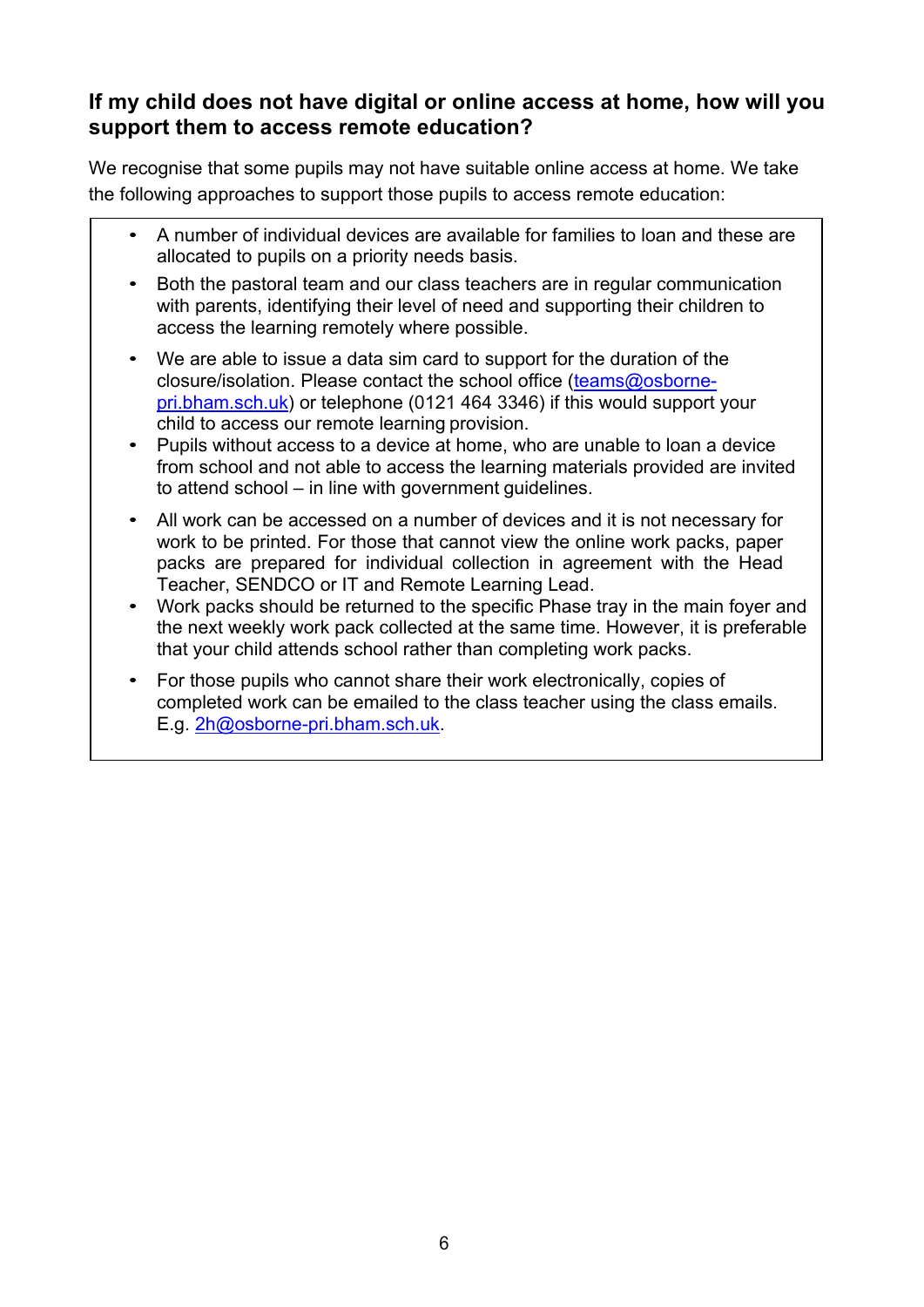### **Engagement and feedback**

#### **What are your expectations for my child's engagement and the support that we as parents and carers should provide at home?**

- Teachers will make regular contact with all children/parents in their classes to share any well-being concerns and to ensure children are accessing learning as expected by the dfe.
- All children are expected to engage with the remote learning set by school and this will be monitored daily.
- We encourage and promote parents and carers to establish a daily routine with regular sleep patterns, regular breaks, opportunities for age appropriate activities and exercise and to encourage pupils to engage in a daily act of kindness.
- Where engagement with remote learning is problematic, a familiar adult will make contact with parents/carers and the child to discuss additional support that might be needed.
- If you or your child are struggling to engage with the home learning, please contact the school by e-mail teams@osborne-pri.bham.sch.uk or by telephone (0121 464 3346) and a member of staff will be in touch.

#### **How will you assess my child's work and progress?**

At Osborne, we know that assessment is an integral part of the teaching and learning process. Assessment is the means by which we monitor the progress of pupils and evaluate the effectiveness of the quality of learning and teaching. It involves making judgements about a pupil's level of knowledge, understanding and attainment in processes, skills, knowledge and understanding in relation to the Early Learning Goals or the National Curriculum Programmes of Study and then deciding on the most effective teaching strategies to adopt, to formulate the next steps.

During this period of remote learning, your child's teacher will use a variety of methods to assess progress: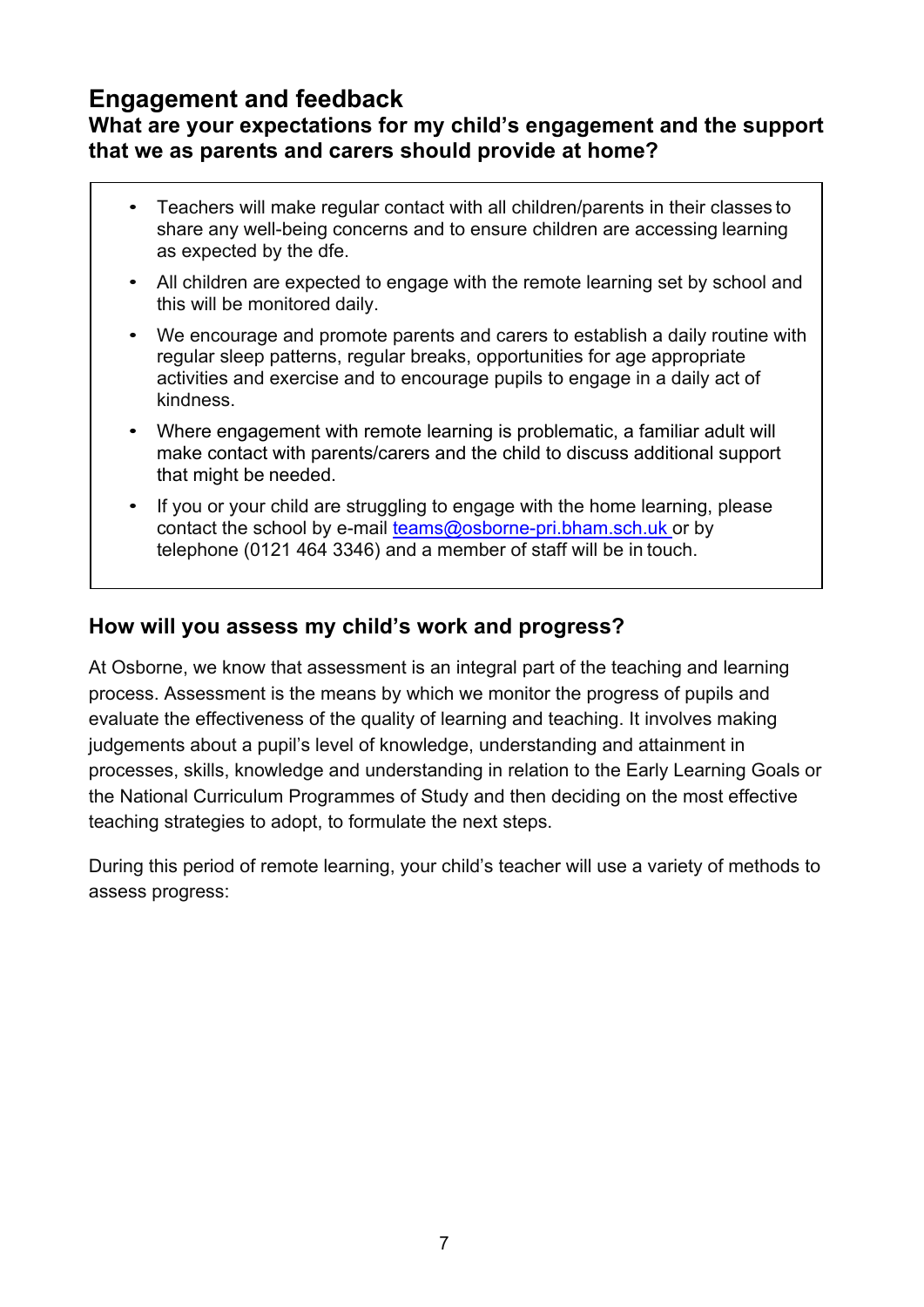- All children all should complete or upload their work to Teams, where it will be assessed and commented upon by a teacher, **daily** and used to inform subsequent learning.
- The chat function in the Microsoft Teams app will be used during live sessions for children to ask questions and give ALL children an opportunity to demonstrate their understanding.
- Opportunities for self-assessment will be planned into the live-learning, Loom sessions.
- Quizzes and retrieval practice activities will be used to help students identify their own strengths and areas for development.
- We also are able to comment on progress/support pupils through the phone conversations
- Twitter We will celebrate excellent examples of effort and work on the school twitter account: @osborneprisch and encourage parents to share their child's work via twitter so we can celebrate successes globally.

### **Additional support for pupils with particular needs How will you work with me to help my child who needs additional support from adults at home to access remote education?**

We recognise that some pupils, for example some pupils with special educational needs and disabilities (SEND), may not be able to access remote education without support from adults at home and therefore, invite them to attend school on a daily basis.

- The SENDCo is working to support families, leaders and teachers to ensure that all remote learning is tailored to the needs of individual children with anidentified need.
- Class teachers are working collaboratively with families to so that the progress of children from their individual starting points is at least good.
- Interventions are planned and delivered by teachers and teaching assistants remotely where a need is identified.
- Our SENDCo continues to work with external agencies and families to ensure statutory requests continue to progress and children receive the support they require.